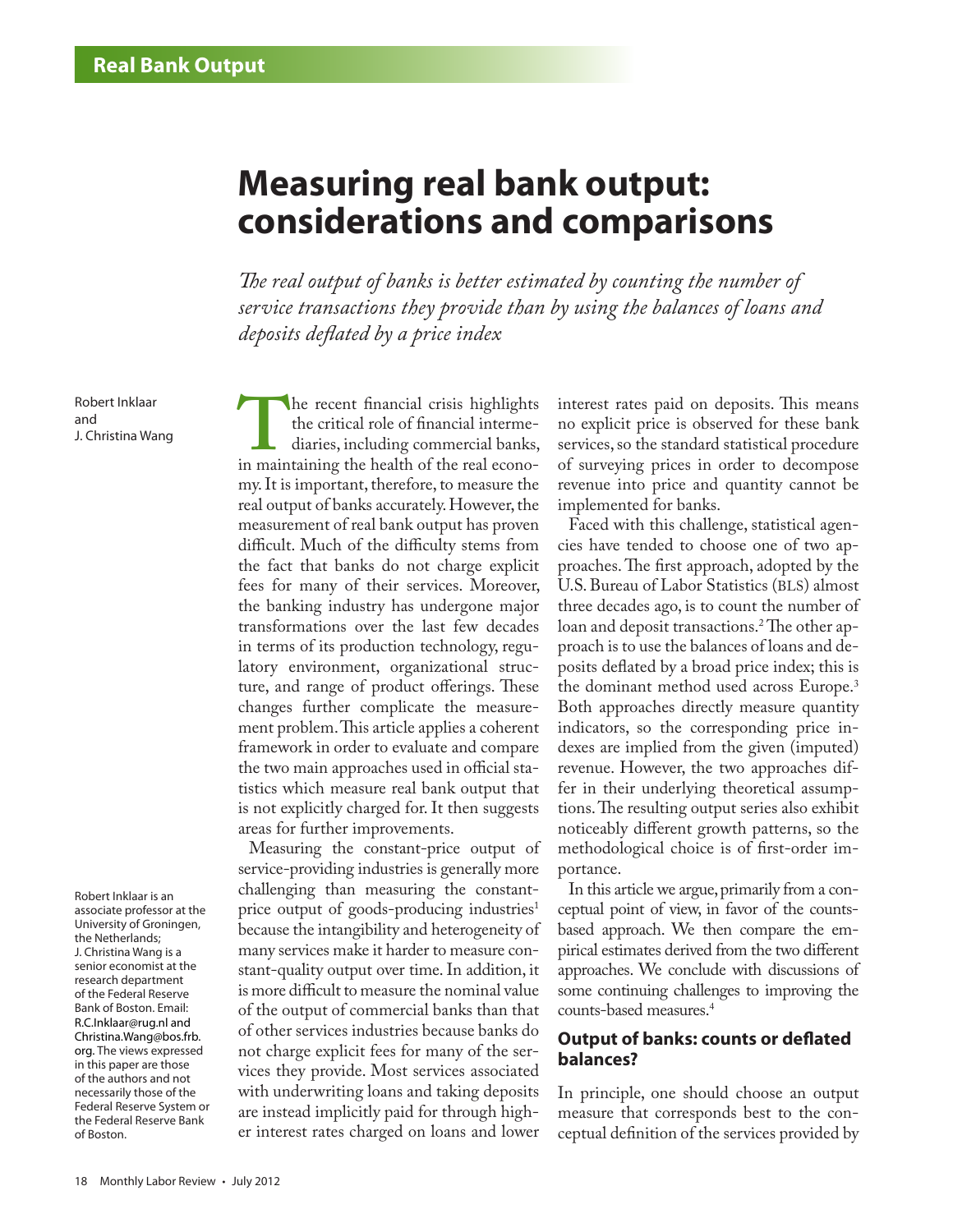banks to their customers. The literature on financial intermediation has argued that, at their core, banks serve to mitigate information and transaction costs.5 For borrowers, banks evaluate the creditworthiness of loan applicants and, after loans are granted, banks monitor the behavior of the borrowers. For depositors, banks provide a range of transaction services—ATM withdrawals, fund transfers, purchases with credit and debit cards, etc.

Note that these bank services may or may not be associated with loan or deposit balances held by the bank providing the services. The measure of output should be invariant to the balance-sheet status of the associated financial products. For instance, it is common nowadays for banks to sell mortgage loans after origination to legally independent entities that then pool and package the loans into asset-backed securities, but the banks continue to service the loans for a fee. This kind of separation between holding assets and providing service is, in fact, a prominent theme of many of the financial innovations of recent decades. But as long as the services provided are the same before and after the change in institutions, the output measure should also be invariant to such changes.

Viewing banks as providers of information and transaction services is thus consistent with the financial intermediation literature and robust to today's changing business models. The goal is then to measure the information and transaction services provided by banks.<sup>6</sup> If we use the number of loans and the number of deposit transactions as the quantity indicator of bank service output, we essentially assume that each loan or each deposit transaction represents a constant quantity of services. By comparison, using the (deflated) loan and deposit balances assumes that each (real) dollar of loans or deposits represents a constant quantity of services.

For the number of loans to be a measurement of a constant quantity of lending services, the loan categories must be carefully defined. For instance, a business loan to provide working capital requires a different level of services (and likely generates a different amount of utility for the borrower) than a residential mortgage, so they should be classified into separate categories. Likewise, a conforming residential mortgage typically requires a different amount of work—probably less—to originate than a jumbo mortgage, so ideally we should distinguish between them as well. The same logic applies to depositor services—the specific services should be carefully distinguished. Once we have derived the output of each category of borrower and depositor services, we can calculate the aggregate bank output as a Törnqvist index using revenue weights. This is analogous to the general approach used in official statistics for other

industries that produce more than one product.

A special complication for the banking industry is that revenue has to be imputed for those services that are not explicitly charged for. The imputation is based on the socalled user–cost approach. Imputed revenue equals the asset balance multiplied by the gap between the actual interest rate charged or paid by the bank and the rate on the reference market security with the most comparable risk characteristics and no attached services.7 In the next section, we discuss in some detail how to estimate the implicit revenue of bank lending services in the context of commercial and industrial loans.

In comparing the counts-based approach and the deflated-balances approach, we would argue that it is more plausible that the quantity of bank services is proportional to the number of loans and deposit transactions than to the deflated balance of loans and deposit accounts. In practice, we would advocate using the former as well, given the existence of count data on loans and deposit transactions. Consider the following stylized example. In year 1, borrower A obtains a mortgage of \$85,000 to buy a house for \$100,000. In year 2, borrower B, who has the same creditworthiness as borrower A, obtains a mortgage of \$93,500 to buy the same house for \$110,000. These two loans, therefore, have the same loan-to-value ratio. From year 1 to year 2, the general price level has not changed, so according to the deflated-balances approach, real mortgage services have increased by 10 percent. According to the counts-based approach, however, real mortgage services are unchanged because the two loans are identical in terms of the risk evaluation performed during origination.8 The only change from year 1 to year 2 is an increase in the price of the house, which is irrelevant to the amount of origination services performed.

This example also suggests that the deflated-balances approach can generate a decent proxy for the number of loans under the conditions that we have a good price index for the underlying assets being financed and that the loan-to-value ratio is constant over time, as is assumed in this example. Then we can use the loan balance deflated by the asset price index as our output measure. In practice, the loan-to-value ratio for residential mortgage loans is not constant, but reasonably stable in the United States. The monthly interest rate survey of the Federal Housing Finance Agency shows that, between 1963 and 2010, the loan-to-value ratio has fluctuated, staying within a range of 71 percent to 80 percent. This is a fairly narrow range compared with the growth of (nominal) real estate loan balances held by banks, which have increased by a factor of 90 over the same period.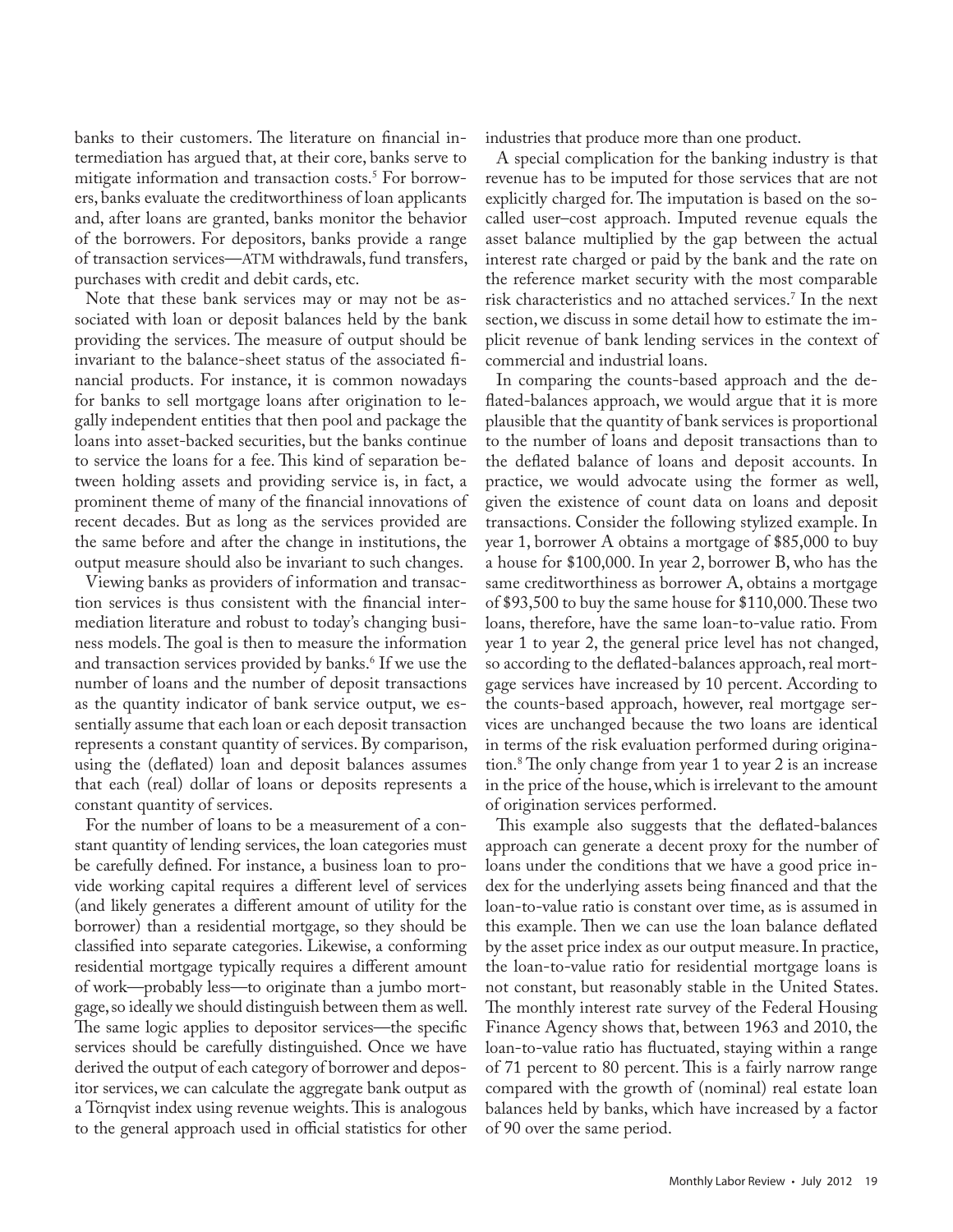When we apply this method of deflating the loan balance with the relevant asset price for mortgage loans, we indeed find that the output index based on the number of mortgage loans closely tracks the index based on the loan balance deflated by a house price index compiled by the Federal Housing Finance Agency. Chart 1 depicts these two output indexes, along with an index based on the loan balance deflated by the Consumer Price Index (CPI, specifically, the CPI for All Urban Consumers, CPI-U). We see that the CPI-deflated balance index shows much faster growth than either of the other two series from the late 1990s until the onset of the financial crisis in late 2007, coinciding with the period when house price appreciation far outpaced general inflation.

In short, the deflated-balances approach can yield a reasonable proxy measure of bank lending output for those loan categories where it is clear what assets—for which there are reliable price indexes—serve as the underlying collateral. Under the assumption that the average loan size follows the same trend as the average price of the collateral, loan balances deflated with the collateral price are a valid proxy for the number of loans. In addition to working for residential mortgages, this approach could also work well for car loans.

However, the deflated-balances approach is much less likely to generate a good proxy for the number of consumer loans or commercial and industrial (C&I) loans because there is a paucity of data on the goods or services financed by these loans. For instance, using data from the Federal Reserve's Survey of Terms of Business Lending (STBL), we estimate that the average size of C&I loans has *decreased* by 37 percent between 1997 and 2009. This is likely the result of technological advances that make it economical for banks to make smaller loans and for larger firms to migrate to the commercial paper market. As we will discuss in more detail in the next section, this downward trend in

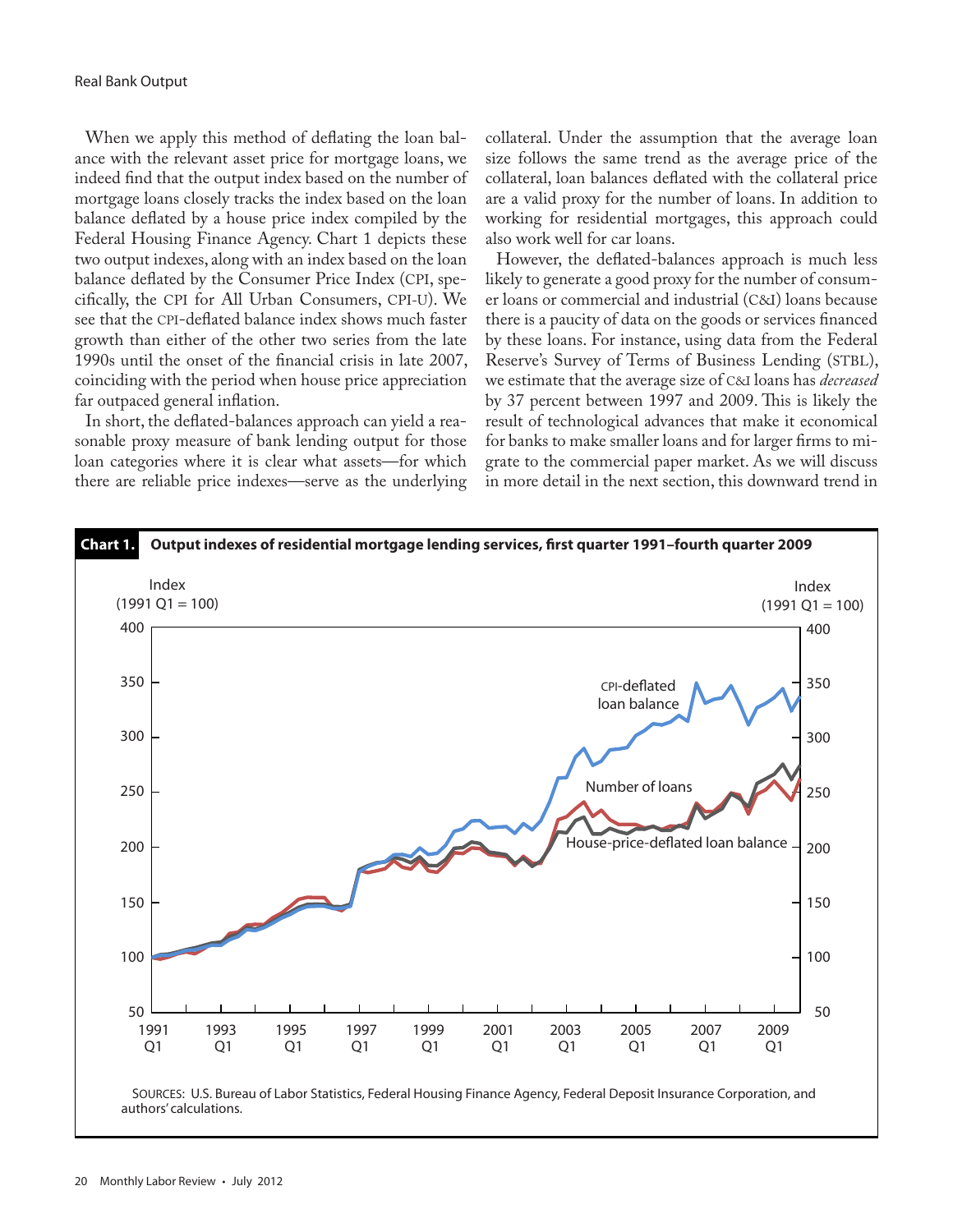the average size of C&I loans has important implications for the measured growth of lending services associated with these loans.

By comparison, the counts-based approach, in principle, gives an accurate measure of bank lending activities for all loan categories, regardless of the nature of the assets, goods, or services being financed. In practice, however, the accuracy of the output measure depends crucially on having sufficiently detailed data on the number of distinct categories of loans and deposit transactions, along with their respective implicit revenue. In the next two sections, we illustrate how to implement the counts-based measure of bank output empirically with data on commercial and industrial loans and deposit transactions. We will highlight the challenges associated with accounting for different types of loans and deposit transactions and how to assign them proper weights in an overall output index.

#### **Commercial & industrial loans**

ported by risk class and interest-rate-reset (i.e., repricing) frequency. Information about these variables allows us to examine whether accounting for detailed loan characteristics matters for the estimated time series of C&I lending services. We can also assess again how output indexes based on activity counts compare with the output index based on CPI-deflated balances. The Federal Reserve's Survey of Terms of Business Lending is the most extensive source of data on C&I loans.<sup>9</sup> Every quarter, this survey collects information on new C&I loans granted by commercial banks during the sample week. The most important variables for output measurement are the interest rates paid on the new loans, as well as total volume and average size of the new loans, all re-

We first compare two series of C&I output on the basis of the number of C&I loans. In the first series, we assume that C&I loans of different risk classes and repricing frequencies are associated with different amounts of services, and an overall output index is calculated as a Törnqvist aggregate over the number of loans of each type, weighted by their implicit revenue shares. In the second series, we assume that every C&I loan requires the same amount of services, and so we can calculate the aggregate output index as the simple sum of the number of all loans. Denoting  $N_i$  as the number of loans outstanding<sup>10</sup> of type *i* in period *t*, we can represent the respective growth rate  $(\Delta \ln)$ of these two output series as follows:

$$
\Delta \ln N_t^1 = \sum_i \overline{w}_{ii} \Delta \ln N_{ii}
$$
, and (1)

$$
\Delta \ln N_t^2 = \Delta \ln \sum_i N_{ii}, \qquad (2)
$$

where  $w_{ij}$  is the share of type-*i* loans in the total implicit revenue of C&I lending services;  $w_{it} = Y_{it} / \sum Y_{it}$ , and *i* the upper bar denotes that we use a two-period average *i* weight. Note that  $\Delta \ln N_t^2$  in equation (2) can be equivalently expressed as a weighted average of ∆ln*N*<sub>1</sub> with the weights being the share of type-*i* loans in the total *number* of C&I loans, instead of the share of revenue  $w_i$  as in equation (1). Series  $N_t^2$  corresponds to the approach taken by BLS in its commercial bank output index. C&I loans in the STBL are split into four different risk categories and five repricing categories, which means we have *i*=1, . . . , 20 C&I loan types.

As briefly introduced in the previous section, implicit revenue is derived as the margin between the loan interest rate actually charged and the interest rate on market securities with the most comparable risk characteristics but no services attached:

$$
Y_{it} = (r_{it} - r_{it}^M) L_{it} = (r_{it} - r_{it}^M) s_{it} N_{it}.
$$
 (3)

The variable  $r_{it}$  is the interest rate charged by the bank on a C&I loan of type *i* in period *t*,  $r_i^M$  is the corresponding market interest rate,  $L_i$  is the C&I loan balance,<sup>11</sup> and  $s_{it}$  is the average size of type-*i* C&I loans in period *t*. This method is consistent with profit-maximizing behavior of banks, where banks set loan interest rates given the required rates of return on risky investments. This is also known as the *user cost* approach.<sup>12</sup> The choice of the market reference rate  $r_i^M$  is still subject to debate. One opinion is that  $r_i^M$  should be the interest rate on a risk-free investment, while the other holds that, in a world with uncertainty,  $r_i^M$  should be the rate on an investment of comparable risk.13 For the current purpose of measuring the real value of bank output, this debate is of secondary importance in practice. As long as there is variation in the service interest rate margin  $\left( r_{it} - r_{it}^{M} \right)$  and the average loan size  $s_{it}$  across different categories, the output series in equations (1) and (2) can differ.

The approach we take in this article is to match each C&I loan type to a class of market security of comparable risk and frequency of interest-rate resets. For C&I loans whose interest rates are reset within a year, we use non-financial firms' commercial paper (CP) rates. We follow the STBL instructions when mapping the risk classes: "minimal" risk loans are for borrowers with a AA or higher rating on their public debt while "low" risk loans are for borrowers with a BBB or higher rating. We therefore use the yields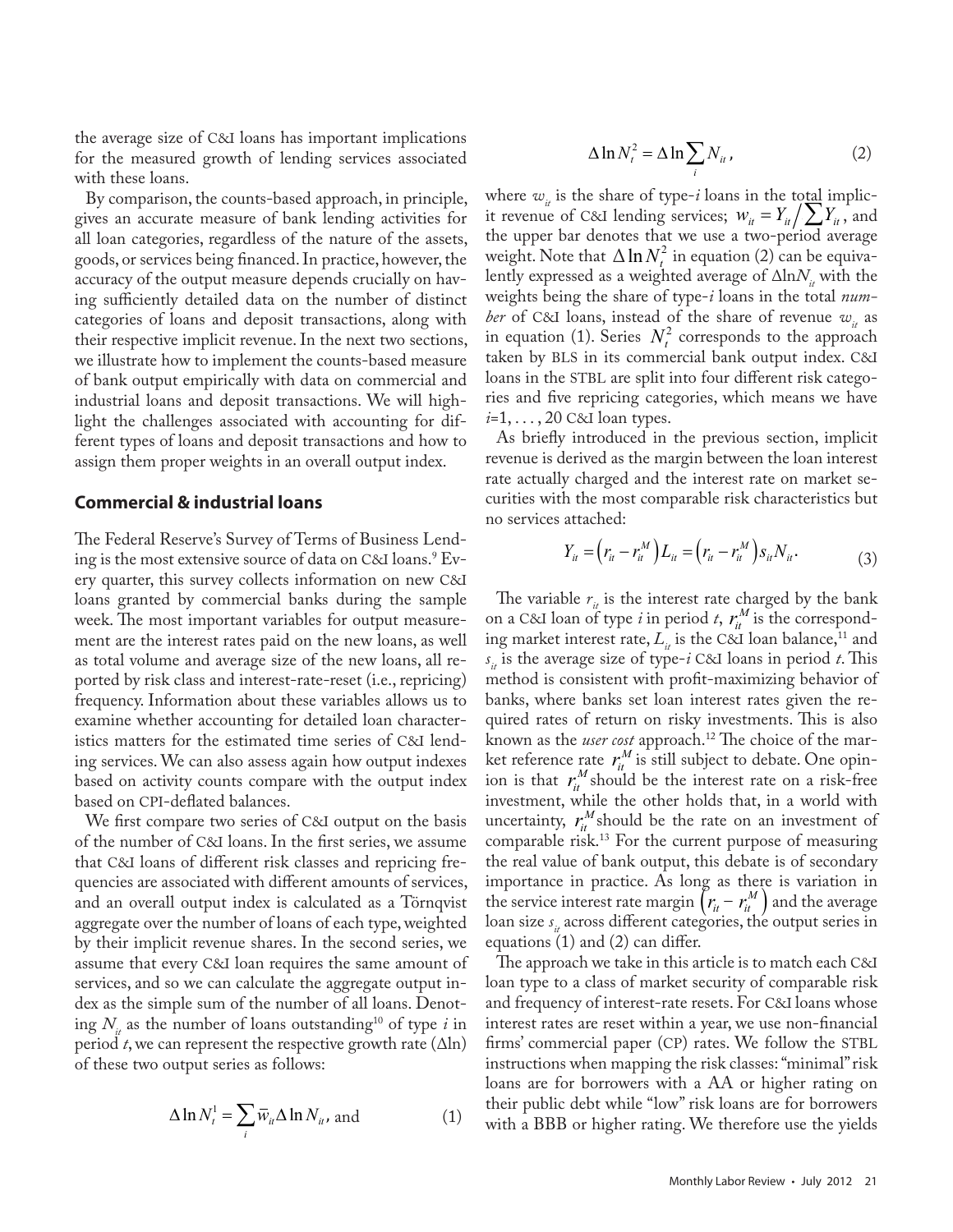on non-financial CP rated A1/P1—A1 is the highest short-term rating category assigned by Standard & Poor's, and P1 is the highest such category assigned by Moody's Investors Service—and A2/P2-rated non-financial CP as the reference rates for minimal-risk and low-risk loans, respectively. For the C&I loans with repricing intervals above 1 year, we use the yields on corporate bond indexes with the most similar rating classes, as compiled by Merrill-Lynch.<sup>14</sup> For the risk classes "moderate" and "other," there are no market securities that are clearly comparable, so we assume that the higher interest rates on these loans are due to a larger amount of services as compared to the "low"-risk loans. Alternatively, we could assume that the rate differential is compensation for greater risk. That would reduce the variation in the service interest margin across loan types, making it less likely that we will find differences between the two output series in equations (1) and (2).

Chart 2 plots the two series for the period from the second quarter of 1997 to the third quarter of 2009.15 The series labeled "summed number of loans" corresponds to  $\Delta \ln N_t^2$  in equation (2), while the series "weighted number of loans<sup>"</sup> is  $\Delta \ln N_{t}^1$  in equation (1). As the chart shows, the series  $\Delta \ln \dot{N}_t^1$  grew faster than  $\Delta \ln N_t^2$  for ∆

2 years prior to the 2001 recession and maintained the resulting level gap until late 2007, just prior to this last recession, during which the gap was closed. Consequently, there is little difference between the two series in terms of sample-period trend growth. Over the entire period, the difference in the average annual growth rate between the two series is only 0.1 percentage point: 8.8 for  $\Delta \ln N_t^1$ versus 8.7 percent for  $\Delta \ln N_t^2$ .

This belies notable variations in the underlying interest spreads, average loan sizes, and number of loans across different risk classes and repricing frequencies. Averaged over the sample period, the mean service interest rate margin (i.e.,  $\left(r_u - r_u^M\right)$  in equation (3)) varies between 1.18 and 2.55 percentage points across risk and repricing categories, while the average loan size varies between \$174,000 and \$3 million, and the loan number varies between just below 6,000 and just over 633,000. Note that the dispersion in loan numbers is an order of magnitude greater than the dispersion in interest rates or loan sizes. Moreover, the categories with larger average loan sizes tend to have smaller interest margins and so cross-category dispersion in implicit revenue is dominated by the ∆ dispersion in loan numbers, as can be seen from equation

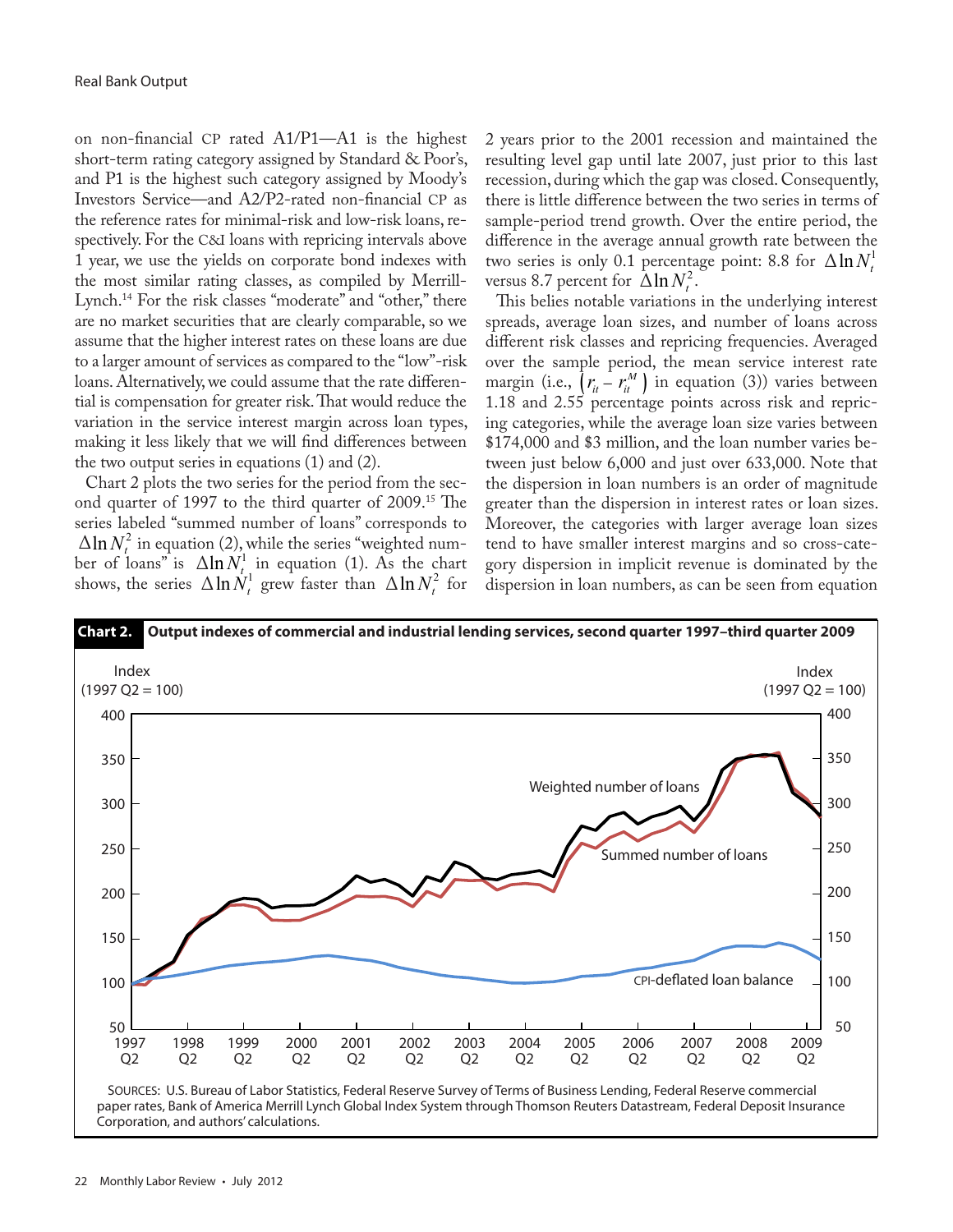(3). It is thus little surprise that the share of each category in implicit revenue is very close to the share in total loan numbers (with a correlation of 0.93). Consequently, the revenue-weighted series exhibits a similar sample growth trend as the simple sum series, which is equivalent to being weighted by loan numbers.

In short, the similar time trend between the two loannumber-based aggregate output series seems more an empirical feature of the STBL data during this particular sample period, and there is no compelling theoretical basis to believe that this similarity will continue indefinitely. In fact, if we instead used a risk-free reference rate  $r_{it}^M$  for all loan types, as in the proposed new BLS output index, the resulting series would exhibit an average annual growth of 10.1 percent (compared with 8.7 percent for the summed number of loans). Therefore, we think it preferable to utilize available detailed loan information across different risk and maturity categories and compute revenue-weighted aggregate output.

In a more striking contrast, chart 2 also shows an output index based on the outstanding balance of C&I loans deflated by the CPI. While the output indexes based on the number of loans grow by an average annual rate of more than 8.5 percent, the CPI-deflated balance grows by a mere 2 percent on average per year. This reflects the large decline in the average size of C&I loans over this period.

#### **Deposit transactions**

This section compares aggregate output indexes of depositor services that are based on transaction counts with the index that is based on CPI-deflated deposit balances. There is a wide range of transaction services at the disposal of the typical holder of a transaction account at a commercial bank: ATM deposits and withdrawals, credit transfers, payments via debit and credit card, checks, etc. This multitude of services presents a challenge in terms of finding each the right weight in an aggregate depositor services output index. The approach that could be used for C&I loans is not feasible for depositor services: there are no adequate data for estimating the (implicit) revenue associated with any of the individual services. Instead, we only have data on the number and dollar volume of transactions.16

So we construct an aggregate index of depositor transactions that is based on one of two different assumptions for the aggregation weights. First, we weight every type of transaction equally, which amounts to assuming that customers are willing to pay the same (implicit) fee for each type. This is the weighting scheme currently used by BLS. When the number of type-*i* transactions in year *t* is

denoted as  $D_{i}$ , then the growth rate ( $\Delta$ ln) of the aggregate index is calculated as follows:

$$
\Delta \ln D_t^1 = \Delta \ln \sum_i D_{ii} \tag{4}
$$

As an alternative, we assume that customers' willingness to pay for the services embedded in each transaction is proportional to the dollar amount transacted. Under this assumption, we would weight the growth rate of the number of each type of transaction by its share of total transaction value.17 When the value of type-*i* transactions in year *t* is denoted as  $T_{i}$ , then the growth rate of this alternative aggregate transaction index is as follows:

$$
\Delta \ln D_t^2 = \sum_i \overline{v}_{ii} \Delta \ln D_{ii},
$$
  
where  $\overline{v}_{ii} = 0.5 (v_{ii} + v_{ii-1})$  and  $v_{ii} = T_{ii} / \sum_i T_{ii}$ . (5)

Chart 3 shows the two output indexes defined in equations (4) and (5), as well as an index based on the CPIdeflated transaction account balance. There is a major divergence between the two transaction-count-based indexes and the balance-based index, with the former showing growth and the latter showing a decline between 1997 and 2008. At the same time, it also matters whether one uses the unweighted sum of transaction counts or the transaction-value-weighted counts: the unweighted sum of counts averages an annual growth of 3.3 percent while the transaction-value-weighted number of transactions averages 1.3 percent. This is because the rapidly growing number of card payments, with an average transaction value of \$60, get a much smaller weight than the declining number of check payments, which have an average transaction value of \$1,100.

It is necessary to emphasize that both indexes above are approximations, and we cannot be sure whether either index represents an upper or a lower bound of the true output index. This is because we do not know how the true aggregation weights of (implicit) revenue by transaction category compare with our two weighting assumptions above. Short of achieving a first-best solution of (implicit) revenue weight by category (that is, satisfying all but one requirement for achieving the most desirable economic situation), a second-best alternative would be to use data on the processing costs for each type of transaction. But such data are scarce.<sup>18</sup> Some of the (out-of-date) data suggest that the dispersion in the average processing cost is most likely smaller than the dispersion in the average transaction value. This would imply that the unweighted sum is the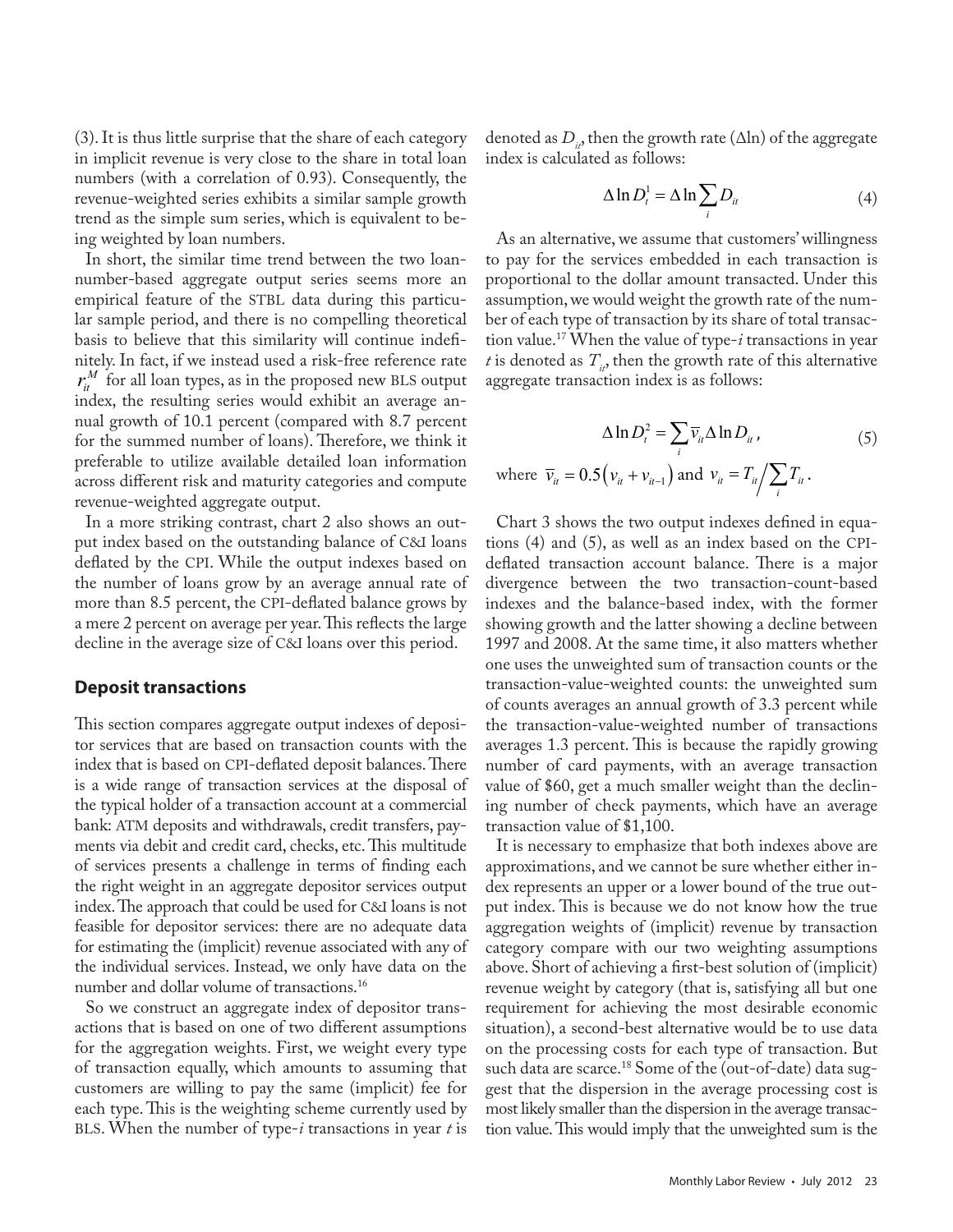

better approximation between the two series.

## **Output of nontraditional bank activities**

We have so far focused on traditional bank services—making loans and taking deposits. As discussed in the introduction, these services are especially hard to measure because most of them are implicitly priced. As a result, it has not been feasible to survey the prices of the services provided. The alternative is to use the actual number of transactions to measure the quantity of services provided. As we have argued, this measure matches the conceptual definition of financial services better than do deflated balances.

By comparison, it should be less difficult in principle to measure the output of bank services that have explicit fees and commissions. This mode of operation describes a large fraction of the nontraditional bank services, such as underwriting derivatives contracts and cross-selling insurance policies and mutual funds. For these services, it is feasible to survey their prices directly and then apply the standard statistical practice of deriving an (implicit) output quantity index by deflating nominal revenue with an appropriate price index. Conceptually, this output index

is equivalent to an index based on appropriately weighted numbers of transactions as constructed for implicitly priced bank services. However, in the case of bank services that generate explicit fees, there is no compelling reason to prefer the measure based on direct counts of transactions unless data of transaction counts are available more readily or cheaply. Therefore, measuring the overall quantity of bank services often entails mixing direct quantity indicators for implicitly priced services and deflated revenue for explicitly priced services. We would argue that this "hybrid" approach is necessary and probably preferable to measuring overall bank output given the available data.

## **Recommendations for data improvements**

There is certainly room for improvement with regard to the availability of data. First of all, to better measure the output of implicitly priced lending services, it would be useful to gather more extensive data on the number, average size, and interest rate of loans distinguished by relevant loan characteristics such as type of borrower, purpose of funding, risk rating, etc. We have illustrated the use of this type of detailed information currently available for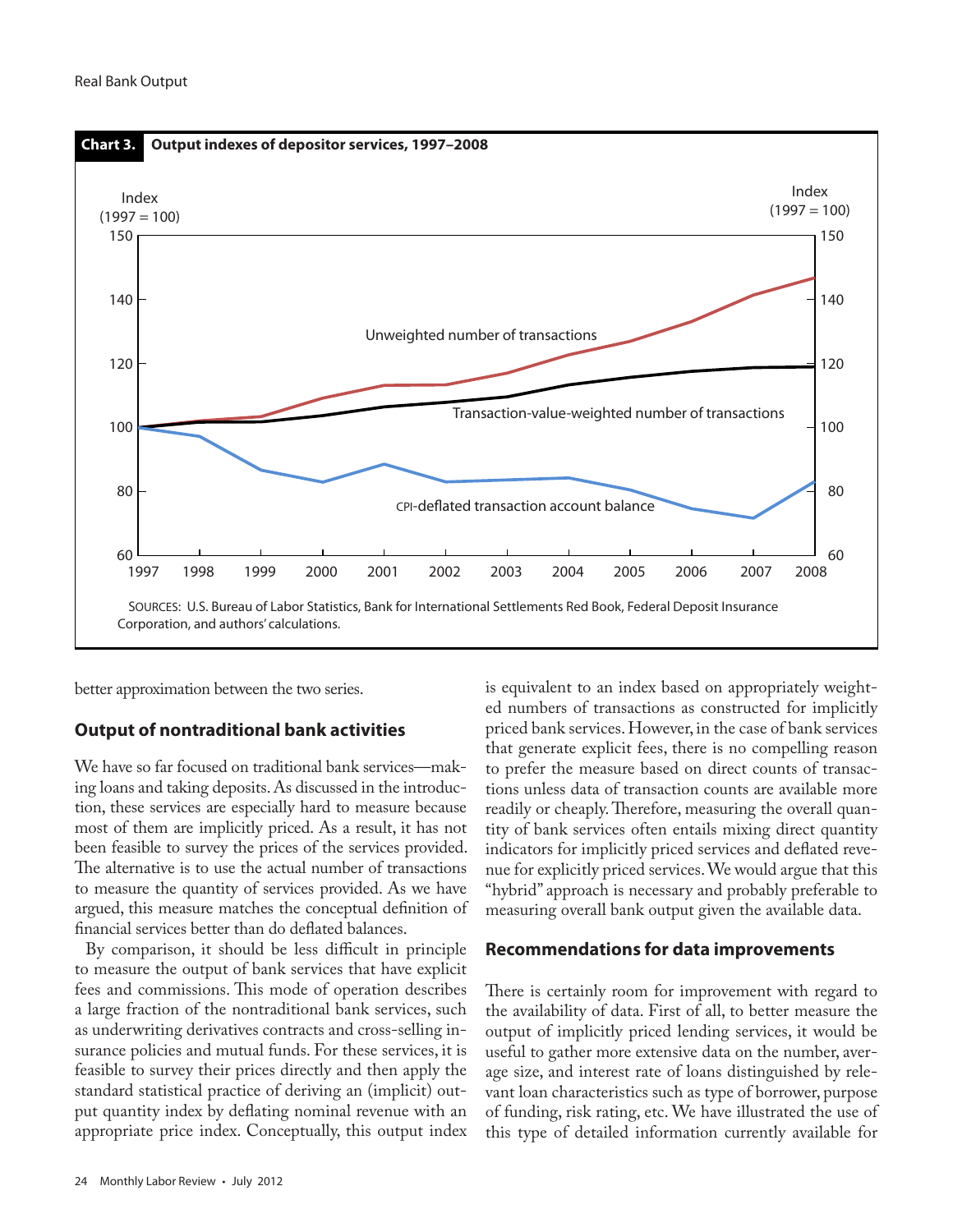commercial and industrial loans. Similar data should be collected for the larger number of real estate loans, especially commercial real estate loans, as well as for loans provided to consumers for various other purposes.

Second, more information on the costs associated with different types of deposit transactions would also be useful, as costs can serve as the weights for aggregating across a variety of depositor services for which the respective implicit revenue is not available. Such data should cover as comprehensive a range of depositor services as possible: check processing, ATM withdrawals, point-of-sale (POS) transactions, electronic fund transfers, etc.

Improvements to the measurement of explicitly priced services are likewise desirable. For instance, some loans are not held on bank balances but are sold to investors as part of mortgage-backed security pools; the bank charges fees for origination and monitoring services. One approach would be to collect the same type of detailed transaction data as described above for all loans, whether or not they are held on bank balance sheets, and construct a similar transactions-based quantity index associated with servicing fees. The alternative would be to try collecting data on the prices of these servicing fees through price surveys, and deflate the fees with the resulting price index. In addition, there remains a wide range of other services, from treasury services to financial advice, for which no detailed price indexes are available. Given the increasing importance of such nontraditional bank activities in banks' overall income, expanding the scope of price statistics in this area is of great importance.

Our final recommendation involves the measurement of nominal output of implicitly priced services. For the BLS quantity index of bank output, this part of bank nominal output is relevant for providing the weights to aggregate across the different transaction-count-based quantity indexes into an overall bank output index. In the discussion of commercial and industrial loan services, we explained how nominal output is measured for implicitly priced services by netting the risk-adjusted opportunity cost of funds from the interest rate received. As we have argued more extensively in other work,<sup>19</sup> the opportunity cost of funds lent to a borrower who may default, possibly at an interest rate that is fixed for multiple periods, is not the risk-free short-term interest rate. However, such a riskfree rate is currently used by the U.S. Bureau of Economic Analysis, BLS, and many other statistical agencies. This leads to several inconsistencies. For instance, a firm that borrows from a bank will have a lower value of output than an otherwise identical firm that issues bonds. We suggest that statistical practice be revised to use multiple

reference rates corresponding to the full range of risky lending (and deposit-taking) by banks. Doing so would reduce the nominal output of implicitly priced services by about 40 percent. The reduction in nominal imputed output would lead to a higher revenue share of nontraditional bank activities, such as securitization and investment banking, except that we would argue that some of the so-called fees from these activities are in fact compensation for the risks embedded in the associated financial instruments, such as bond underwriting. These fees are the capitalized value of purely risk-based payoff, so by the same logic they do not belong in the value of bank services. It will obviously be useful to collect data on the risk attributes of the financial products associated with these fee-generating bank activities.

IN THIS ARTICLE we have argued that the BLS approach to measuring real output of commercial banks is conceptually preferable to the approach taken by many other statistical agencies. Moreover, the BLS approach generates more reasonable empirical estimates. Specifically, BLS uses numbers of loans and deposit transactions to construct its commercial bank output index, whereas most other agencies, including many in Europe, base their bank output indexes on loan and deposit balances, deflated by a general price index such as the CPI.

The literature on the role of banks in the economy has long argued that banks are useful in mitigating information problems by screening loan applicants and monitoring borrowers, and reducing transaction costs by providing payment services. Once we agree that these are the services provided by a bank and thus the object of output measurement, it is more sensible to view each transaction of a given type, rather than each dollar of balance, as representing the same amount of services. This transaction-based method of measuring services then implies that the number of loans underwritten and transactions performed are in principle the right quantity indicators of bank output. Under some limited circumstances, properly deflated balances can give nearly the same result; we show that a house-price deflated balance of residential real estate loans leads to an output index that is fairly similar to the index that is based on the number of those real estate loans. However, it is unlikely that deflated-balances-based indexes provide accurate proxies of bank services. This is evident in the case of an output index of commercial and industrial loans based on the CPI-deflated balance; this index grows considerably slower than an index based on the number of C&I loans. Likewise, the CPI-deflated transaction account balance has declined since the late 1990s, whereas the number of depositor transactions has increased substantially.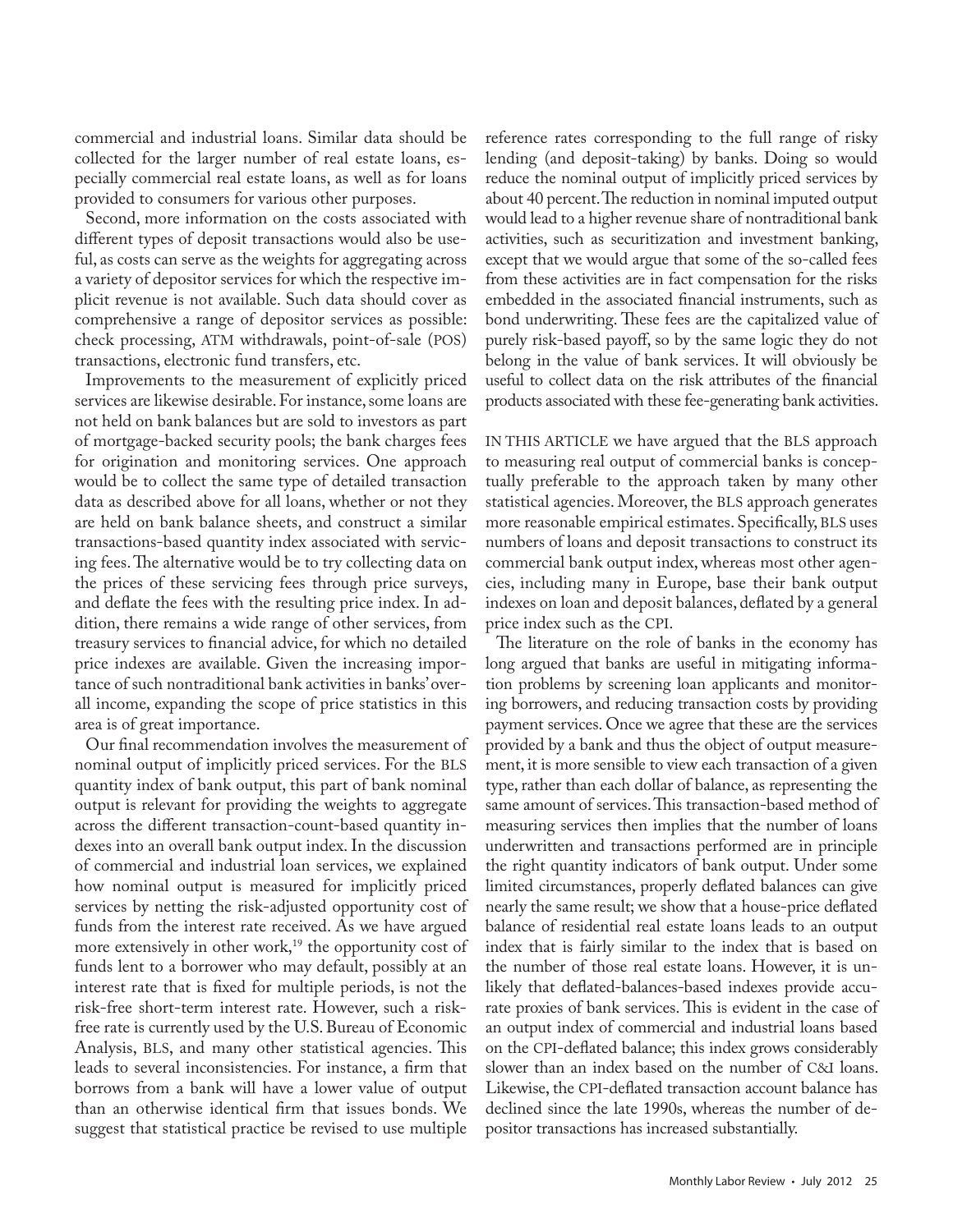Given the diversity of bank services provided to various types of customers, the equally great challenge is how to aggregate across these services, each of which is measured on the basis of the number of that type of transaction. Practically speaking, each type of bank activity almost surely represents a different amount of services, so the activities should be aggregated using their respective revenue weights. This aggregation method follows the standard practice of constructing aggregate indexes of disparate types of service output. As an example, we show that commercial and industrial loans of different risk classes and repricing periods indeed generate different implicit revenue. Aggregation presents a greater challenge in the case of deposit account transactions because we lack data

to construct the necessary revenue weights or the cost weights as an alternative.

In summary, we would argue that the count-based approach taken by BLS in constructing its commercial bank output index produces a more accurate measure of the intermediation and transaction services actually performed by banks than the deflated-balances-based approach used by other statistical agencies. Nevertheless, there remains room for improvements. In particular, it is important to gather more detailed information on the number and characteristics—including the exposure to risks—of each category of loans granted, the costs of different types of deposit transactions, the prices of various nontraditional bank activities, and how much of the charges are due to risk.  $\Box$ 

#### **Notes**

ACKNOWLEDGMENT: Robert Inklaar thanks the European Commission, Research Directorate General, for support as part of the Seventh Framework Programme, Theme 8, "Socio-economic Sciences and Humanities" and part of the project "Indicators for evaluating international performance in service sectors" (INDICSER).

1 See, for example, Eurostat, *Handbook on Price and Volume Measures in National Accounts* (Luxembourg: Office for Official Publications of the European Communities, 2001).

See Horst Brand and John Duke, "Productivity in commercial banking: computers spur the advance," *Monthly Labor Review*, December 1982, pp. 19–27, and Sara E. Royster, "Improved measures of commercial banking output and productivity," *Monthly Labor Review*, this issue, pp. 3–17.

3 See, for example, *Handbook of Price and Volume Measures* for a discussion. The most commonly used broad gauge of inflation is the Consumer Price Index.

The arguments and results in this paper are largely based on Robert Inklaar and J. Christina Wang, "Real Output of Bank Services: What Counts Is What Banks Do, Not What They Own," *Economica,* forthcoming issue.

5 See J. Christina Wang, Susanto Basu and John G. Fernald, "A General-Equilibrium Asset-Pricing Approach to the Measurement of Nominal and Real Bank Output," in W. Erwin Diewert, John Greenlees and Charles M. Hulten, eds., *Price Index Concepts and Measurement,* Studies in Income and Wealth, 70 (Chicago: University of Chicago Press, 2009), pp. 273–328, for more references as well as a general equilibrium model that shows what this theoretical formulation implies about the measurement of bank output. For a broad discussion of financial functions, see, for example, Ross Levine, "Finance and Growth: Theory and Evidence," in Philippe Aghion and Steven N. Durlauf, eds., *Handbook of Economic Growth* (Elsevier, 2005), pp. 865–934.

6 See, for example, W. Erwin Diewert, Dennis Fixler and Kim Zieschang, "The Measurement of Banking Services in the System of National Accounts," in W. Erwin Diewert, Dennis Fixler, Kevin J. Fox and Alice O. Nakamura, eds., *Price and Productivity Measurement: Volume 3 – Services*, (Trafford Press, forthcoming) and freely available from **[http://](http://www.indexmeasures.com) [www.indexmeasures.com](http://www.indexmeasures.com)**, for an exposition of sectoral flows in the national accounts system under different bank output measures.

For more details on the user-cost approach, controlling for the risk

differences across financial products, see Susanto Basu, Robert Inklaar, and J. Christina Wang, "The Value of Risk: Measuring the Service Income of U.S. Commercial Banks," *Economic Inquiry*, January 2011, pp. 226–245. See Dennis Fixler, Marshall B. Reinsdorf, and George M. Smith, "Measuring the Services of Commercial Banks in the NIPA: Changes in Concepts and Methods," *Survey of Current Business*, September 2003, pp. 33–44, for the approach currently taken in the U.S. national income and product accounts.

<sup>8</sup> One could argue that a larger mortgage requires a greater degree of scrutiny by the bank and hence a larger quantity of services. In practice, however, what banks care about is the loan size relative to the underlying asset's value, which remains the same in this case. Besides, this finer distinction can in principle be handled with data on more detailed loan types.

See the results of the Board of Governors of the Federal Reserve Board's "Survey of Terms of Business Lending" at **[http://www.fed](http://www.federalreserve.gov/releases/e2/Current/default.htm) [eralreserve.gov/releases/e2/Current/default.htm](http://www.federalreserve.gov/releases/e2/Current/default.htm)**. BLS also uses this data source for the estimation of commercial bank output; see Royster, "Improved measures of commercial banking output."

<sup>10</sup> Banks provide screening services during the origination phase to establish a borrower's creditworthiness. After the loan has been originated, banks provide monitoring services until the loan matures. As we have no data for estimating the implicit revenue for screening and for monitoring services separately, we assume that, regardless of the mix between the two types of services for each loan, banks' implicit revenue in each period is calculated according to equation (3).

<sup>11</sup> Note that we scale up the C&I loan balances reported in the STBL to the industry level using the share of the STBL respondent banks in total C&I loan balance, as reported by the FDIC from regulatory financial statements. See Inklaar and Wang, "Real Output of Bank Services," for more details.

12 See William A. Barnett, "The User Cost of Money," *Economic Letters*, 1978, issue 2, pp. 145–149, for an early contribution.

13 See Diewert, Fixler, and Zieschang, "The Measurement of Banking Services;" Basu, Inklaar, and Wang, "The Value of Risk;" and Antonio Colangelo and Robert Inklaar, "Bank Output Measurement in the Euro Area—A Modified Approach," *Review of Income and Wealth*, March 2012, pp. 142–165, for more details on this debate.

14 Specifically, we use the average of AAA- and AA-rated bonds for